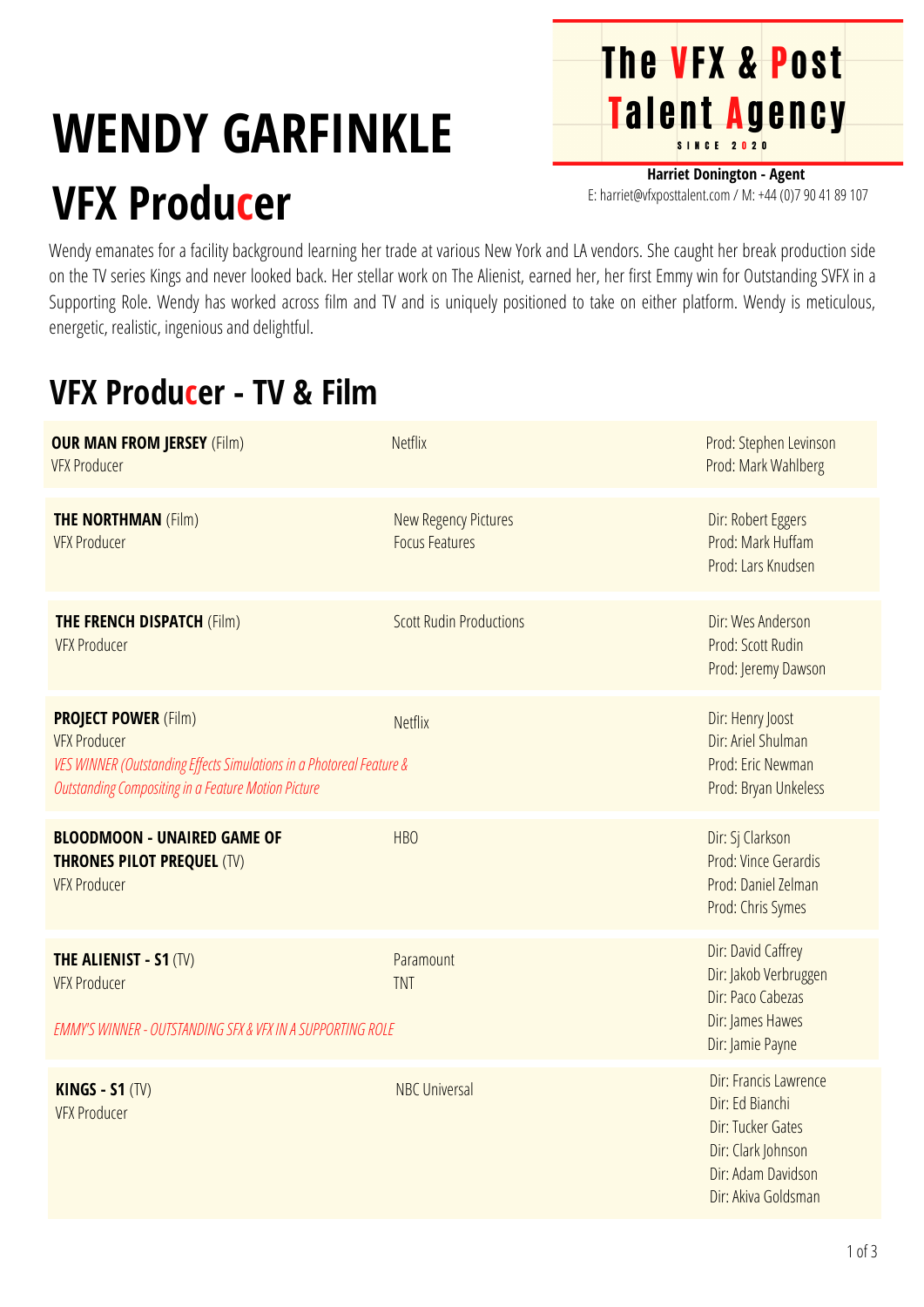20th Century Fox Dir: David Gordon Green Prod: Michael DeLuca Prod: Regina Taufen

## **In-house VFX Producer - TV & Film**

| <b>SPLIT</b> (Film)<br>VFX Producer (Alkemy-X)                                                       | <b>Universal Pictures</b> | Dir: M. Night Shyamalan<br>Prod: Marc Bienstock                                            |
|------------------------------------------------------------------------------------------------------|---------------------------|--------------------------------------------------------------------------------------------|
| <b>FREQUENCY</b> - Pilot (TV)<br>VFX Producer (Alchemy-X)                                            | Warner Bros.              | Dir: Thomas J Wright<br>Prod: David Roessell                                               |
| <b>ZOOLANDER 2 (Film)</b><br>VFX Producer (Psyop Film & TV)                                          | Paramount                 | Dir: Ben Stiller<br>Dir: Stuart Cornfeld<br>Prod: Jeff Mann                                |
| <b>IRON FIST (Film)</b><br>VFX Producer (Zoic Studios)                                               | Marvel Televison          | Dir: Philip John                                                                           |
| <b>JOY</b> (Film)<br>VFX Producer (Psyop Film & TV)                                                  | 20th Century Fox          | Dir: David O. Russell<br>Prod: John Davis<br>Prod: Megan Ellison                           |
| <b>EQUALS</b> (Film)<br><b>VFX Producer (Method Studios)</b>                                         | Freedom Media             | Dir: Drake Doremus<br>Prod: Chip Diggins<br>Prod: Michael A. Pruss                         |
| <b>LOVE THE COOPERS (Film)</b><br><b>VFX Producer (Method Studios)</b>                               | <b>CBS Films</b>          | Dir/Prod: Jessie Nelson<br>Prod: Michael London<br>Prod: Janice Williams                   |
| <b>AMERICAN ULTRA (Film)</b><br>VFX Producer (Psyop Film & TV)                                       | <b>ABC</b>                | Dir: Nima Nourizadeh<br>Prod: David Alpert                                                 |
| <b>RUN ALL NIGHT (Film)</b><br><b>VFX Producer (Method Studios)</b>                                  | Warner Bros.              | Dir: Jaume Collet-Serra<br>Prod: Roy Lee<br>Prod: Michael Tadross<br>Prod: Brooklyn Weaver |
| <b>MOZART IN THE JUNGLE (TV)</b><br>S1 (Ep 2-10) & S2 (Ep 1,2,3,5)<br>VFX Producer (Psyop Film & TV) | <b>Amazon Studios</b>     | Dir: Paul Weitz<br>Prod: Caroline Baron                                                    |
| <b>THE JUDGE (Film)</b><br><b>VFX Producer (Method Studios)</b>                                      | Warner Bros.              | Dir/Prod: David Dobkin<br>Prod: Susan Downey<br>Prod: David Gambino                        |